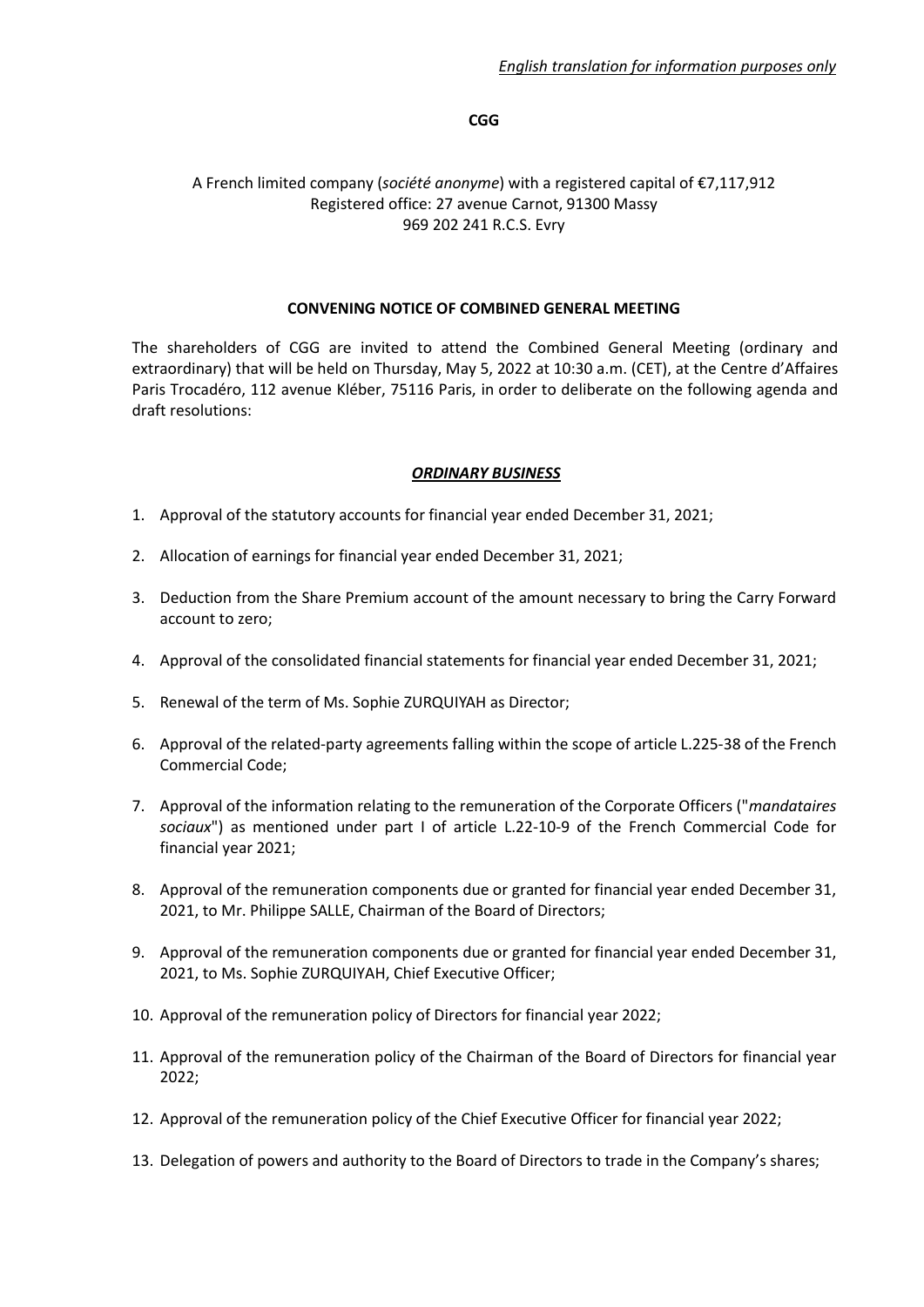## *EXTRAORDINARY BUSINESS*

- 14. Authorization given to the Board of Directors to grant performance shares to certain employees and/or senior executive officers of the Company and / or of companies related to it;
- 15. Authorization to be given to the Board of Directors to grant Company's subscription or purchase options to certain employees and/or senior executive officers of the Company and/or of companies related to it;
- 16. Delegation to the Board of Directors to increase the share capital by issue of shares or securities granting access to the share capital of the Company to members of a Company Savings Plan;
- 17. Overall ceiling for the authorizations of issue;

# *ORDINARY AND EXTRAORDINARY BUSINESS*

18. Powers for formalities.

The notice of Combined General Meeting including the text of the draft resolutions was published in the *Bulletin des Annonces Légales Obligatoires* dated March 28, 2022 (bulletin no. 37).

\_\_\_\_\_\_\_\_\_\_\_\_\_\_\_\_\_\_\_\_\_\_\_\_\_\_\_\_\_\_\_\_

### **A. Preliminary formalities to attend the Combined General Meeting**

Any shareholder, regardless of the number of shares he/she owns, may attend the Combined General Meeting.

Pursuant to the provisions of section R.22-10-28 of the French Commercial Code, in order to take part in this Combined General Meeting, either in person or by voting remotely or giving a proxy, shareholders must provide evidence of their shareholding through the registration of their shares in their name on the second business day prior to the date of the Combined General Meeting at 12:00 a.m. (CET) (i.e. Tuesday, May 3, 2022 at 12:00 a.m. CET).

### **B. Procedure for taking part in the Combined General Meeting**

- 1. Shareholders wishing to attend the meeting in person can:
- If the shares are held under the **registered form**:
- On the day of the Combined General Meeting, go directly to the admission desk specifically provided for this purpose, with an identity document, or
- Apply for an admission card, either:
	- through BNP Paribas Services Securities Services by mailing the request to the following address: BNP Paribas Securities Services – CTO Assemblées Générales – Grands Moulins de Pantin, 9 rue du Débarcadère – 93761 Pantin Cedex, or
	- on the secure online platform VOTACCESS, accessible via the Planetshares site at the following address: [https://planetshares.bnpparibas.com.](https://planetshares.bnpparibas.com/)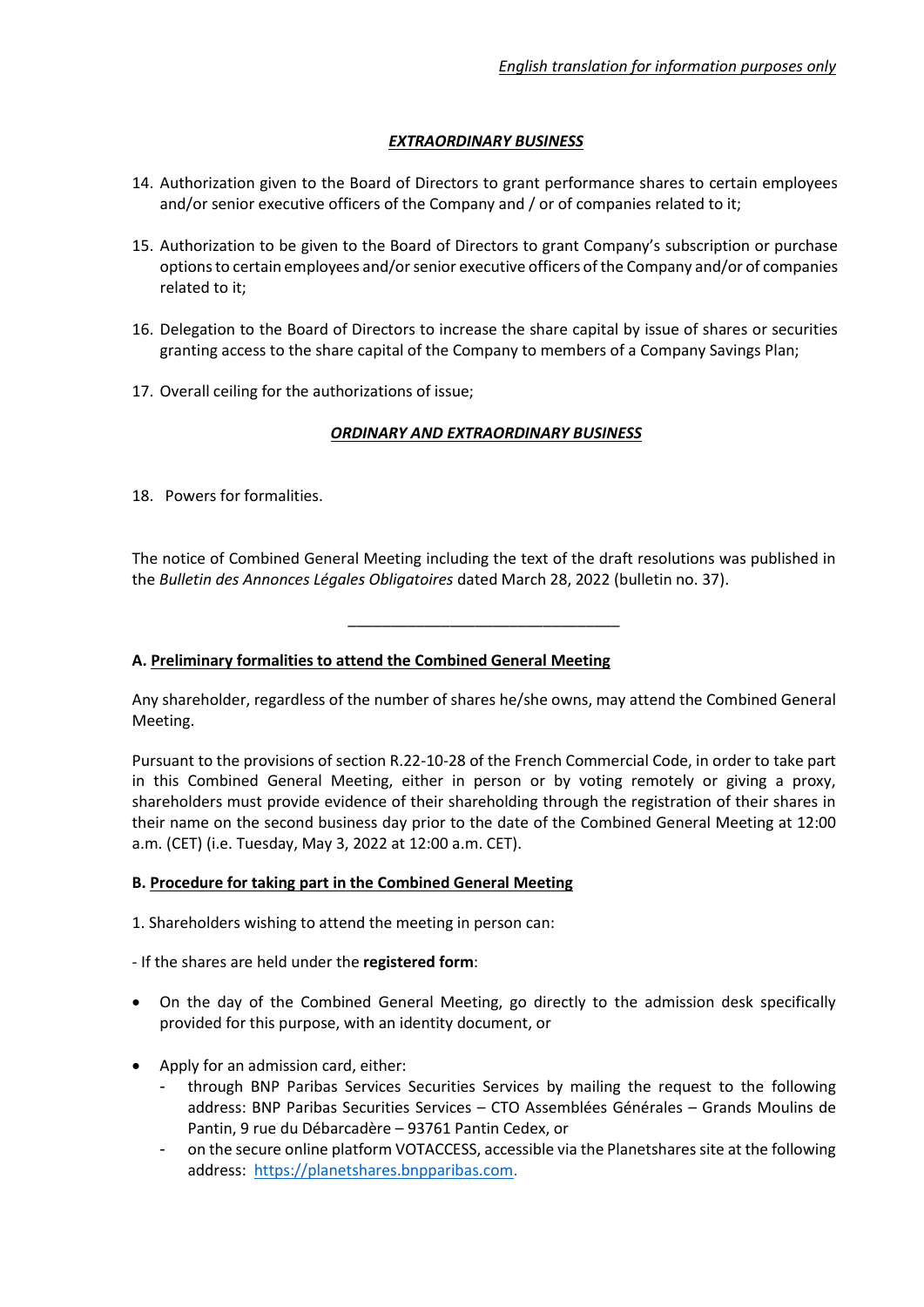Holders of shares in **pure** registered form should log on to the Planetshares site with their usual access codes.

Holders of shares in **administered** registered form should log on to the Planetshares site by using their account number located on the top right of the voting form. Shareholders that do not have their ID or password may contact the number 0 826 109 119 (or +33 1 55 77 40 57 for calls from outside France) (toll-free from a landline).

After logging in, registered shareholders should follow the on-screen instructions to access the VOTACCESS site and request an admission card.

- If the shares are held under the **bearer form**:

- apply for an admission card directly with the authorized intermediary in charge of their share account, or
- If the authorized intermediary in charge of their share account is connected to the VOTACCESS site, shareholders may also request an admission card electronically via the following process:

After logging on to the internal portal of the authorized intermediary with their usual identification information, shareholders should click on the icon that appears on the line corresponding to their CGG shares and follow the on-screen instructions to access the VOTACCESS site and request an admission card.

**2**. Shareholders who do not attend the Combined General Meeting in person but wish to cast a postal vote or give a proxy to the Chairman of the Combined General Meeting or appoint a proxy of their choice may:

- If the shares are held under the **registered form**, either:

• Send back the voting form/proxy voting form attached to the convening notice to the following address: BNP Paribas Securities Services – CTO Assemblées Générales – Grands Moulins de Pantin, 9 rue du Débarcadère, 93761 Pantin Cedex.

In accordance with section R. 225-77 of the French Commercial Code, the voting forms, appointments or cancellations of proxies sent by post must be received at the latest three calendar days before the date of the Combined General Meeting, i.e. on Monday, May 2, 2022.

• Send their voting instructions and appoint or cancel a proxy online before the Combined General Meeting on the VOTACCESS platform, under the conditions set out hereafter:

Holders of shares in pure registered form or administered registered form who wish to vote online should log on to the VOTACCESS secure platform via the Planetshares site at the following address: [https://planetshares.bnpparibas.com.](https://planetshares.bnpparibas.com/)

Holders of pure registered shares should log on to the Planetshares site with their usual access codes.

Holders of administered registered shares should log on to the Planetshares site with their account number and access code located on the top right of the voting form. Shareholders that do not have their ID or password may contact the number 0 826 109 119 (or +33 1 55 77 40 57 for calls from outside France) (toll-free from a landline).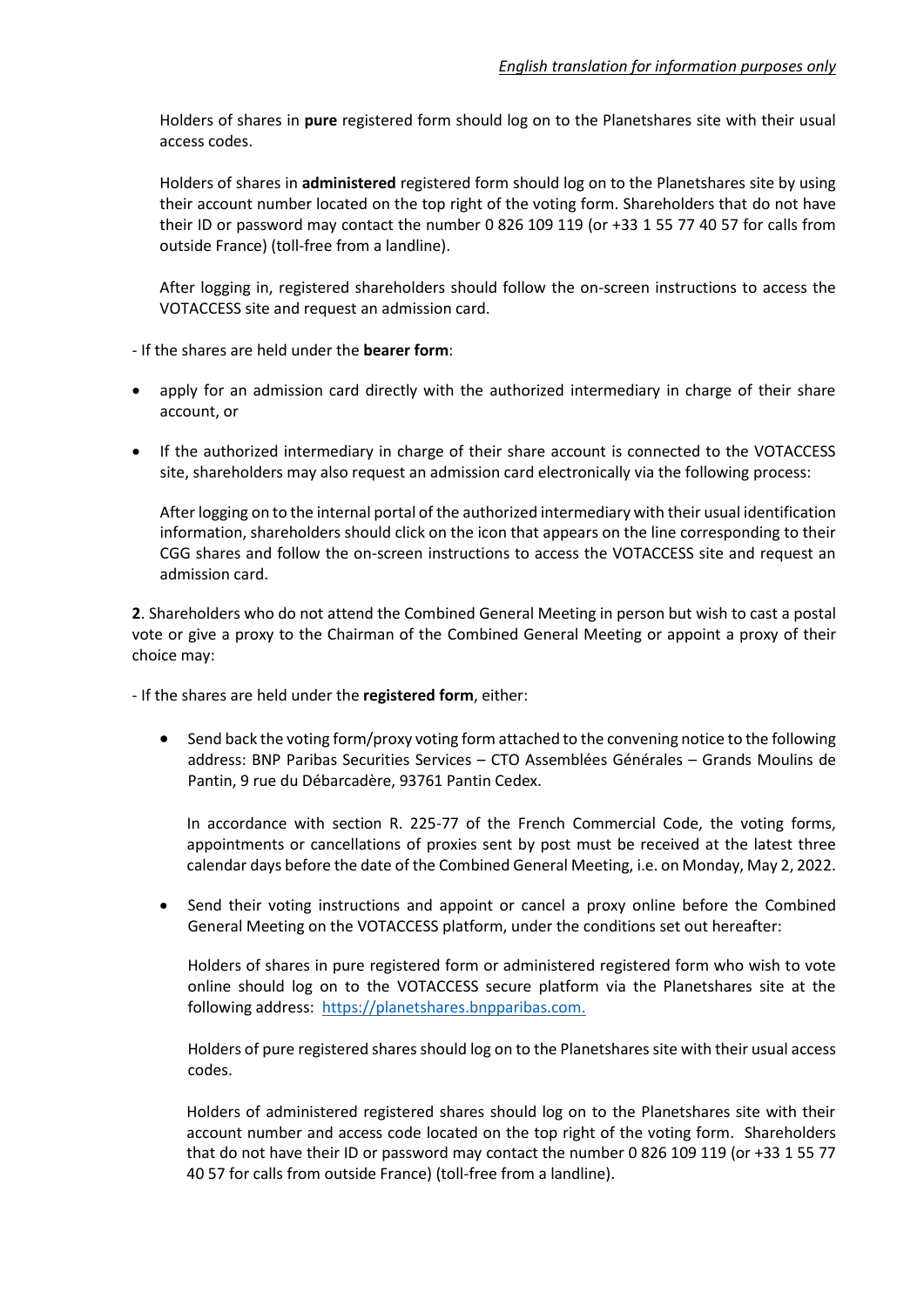After logging on, shareholders should follow the on-screen instructions to reach VOTACCESS where they will be able to communicate their voting instructions or appoint or cancel a proxy.

- If the shares are held under the **bearer form**:
	- Apply for the postal voting form/proxy voting form directly to the authorized intermediary in charge of their share account, as from the date of the convening notice of the Combined General Meeting. Such a form shall be accompanied by a statement of holdings delivered by the authorized intermediary and shall be sent to the following address: BNP Paribas Securities Services - CTO Assemblées Générales – Grands Moulins de Pantin, 9 rue du Débarcadère, 93761 Pantin Cedex**.**

Pursuant to the provisions of section R.225-77 of the French Commercial Code, the voting form, in order to be taken into account, must be received at the Company's registered office or by BNP Paribas Securities Services, no later than three days prior to the date of the Combined General Meeting, i.e. Monday, May 2, 2022 at the latest.

- Holders of bearer shares whose authorized intermediary is connected to VOTACCESS should log on to their authorized intermediary's website with their usual identification information. They should then click on the icon that appears on the line corresponding to their CGG shares and follow the on-screen instructions to access the VOTACCESS website and vote or appoint or cancel a proxy.
- Pursuant to the provisions of sections R.225-79 and R.22-10-24 of the French Commercial Code, holders of bearer shares whose authorized intermediary is not connected to VOTACCESS should notify the appointment or cancellation of a proxy electronically to their authorized intermediary via the following process:
	- Shareholders may send an email to [paris.bp2s.france.cts.mandats@bnpparibas.com.](mailto:paris.bp2s.france.cts.mandats@bnpparibas.com)

This email must include the following information: the name of the company (CGG), the date of the Combined General Meeting (May 5, 2022), the shareholder's last name, first name, address and banking details, as well as the proxy's last name, first name and (if possible), address.

- Holders of bearer shares must ask the authorized intermediary managing their securities account to send a written confirmation to BNP Paribas Securities Services – CTO Assemblées Générales – Grands Moulins de Pantin, 9 rue du Débarcadère, 93761 Pantin Cedex.

Only notifications of appointment or cancellation of proxies can be sent to the above email address and any other unrelated requests or notifications will not be considered or processed.

In order to be taken into account, only notifications of appointment or cancellation of proxies given electronically should be received at the latest on the day before the Combined General Meeting, i.e. Wednesday, May 4, 2022 at 3:00 p.m. (CET).

Pursuant to the provisions of section R.225-80 of the French Commercial Code, the VOTACCESS secure voting platform will be open as of Friday, April 15, 2022 at 10 a.m. (CET) and until the day before the Combined General Meeting, i.e. Wednesday, May 4, 2022 at 3 p.m. (CET).

However, shareholders are advised not to wait until this deadline to vote.